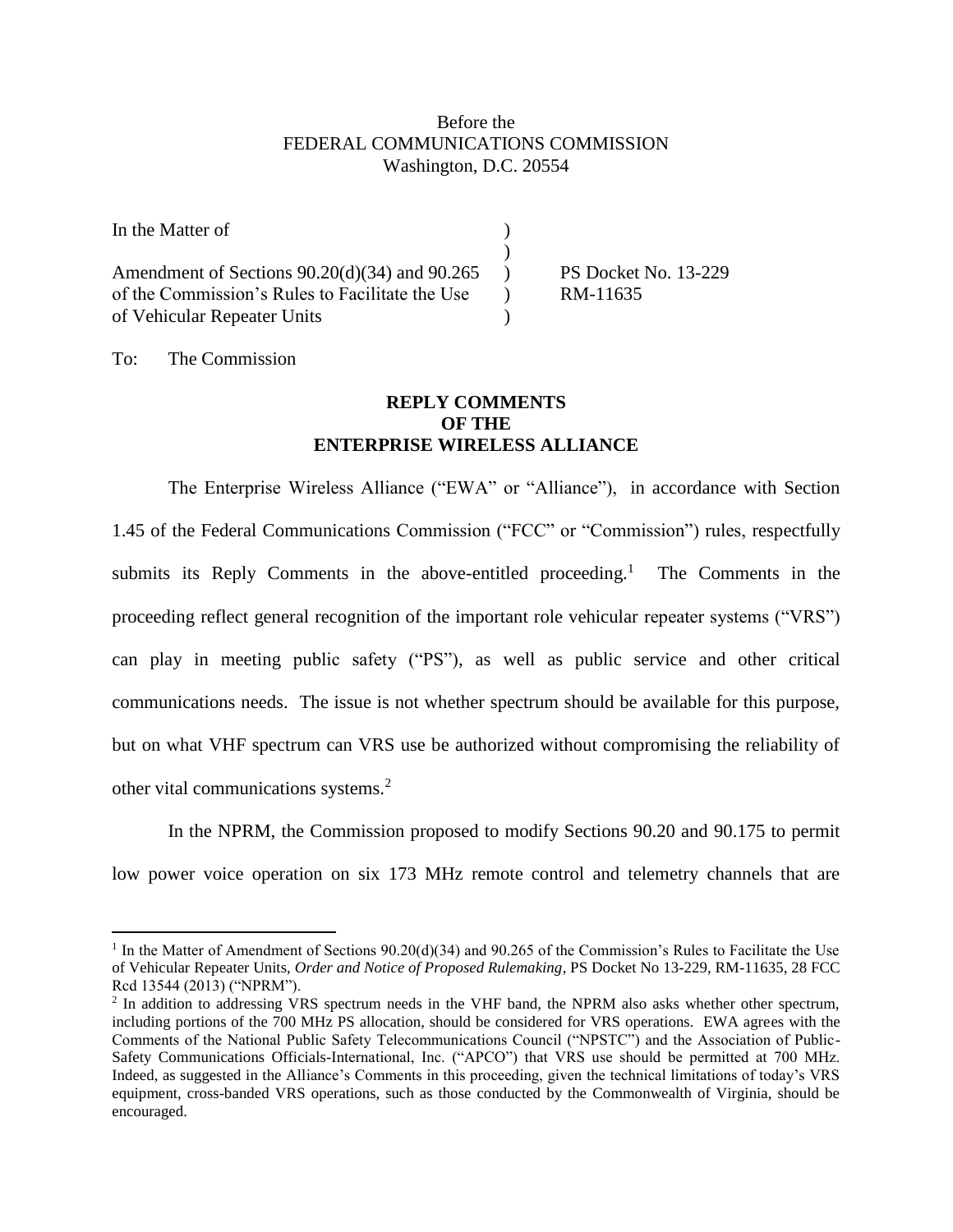shared by Industrial/Business ("I/B") and Public Safety ("PS") licensees and interleaved between I/B frequencies.<sup>3</sup> The frequencies, 173.2375, 173.2625, 173.2875, 173.3125, 173.3375, and 173.3625, currently are limited to 6 kHz bandwidth and to non-voice operations.<sup>4</sup>

In its comments on the original Pyramid proposal<sup>5</sup> and in the instant proceeding, EWA acknowledged as real and serious the potential for interference between data telemetry systems and voice VRS operations that has been highlighted by the Utilities Telecom Council ("UTC"), the American Petroleum Institute ("API"), the Edison Electric Institute ("EEI"), and operators of telemetry systems since this spectrum sharing was originally proposed. These are not naturally compatible co-channel usages. Moreover, while the Commonwealth of Virginia referenced the "light use of these frequencies for telemetry monitoring" as a justification for allowing VRS operations,<sup>6</sup> the ULS database identifies approximately 2,400 active telemetry systems operating on these six frequencies throughout the United States. Some two-thirds of those systems are licensed as I/B users and one-third as PS, although a number of municipal entities such as water districts have dual I/B and PS eligibility and have elected to operate as I/B licensees.

The better solution would be for the FCC to allocate unused VHF spectrum for VRS service, but the Alliance recognizes that is not possible. It assumes the FCC has investigated that possibility thoroughly and has concluded that the six frequencies in question are the best,

 $\overline{a}$ 

<sup>&</sup>lt;sup>3</sup> The Order portion of the document rejected the proposal to expand VRS options by allowing such systems to be deployed on nine Federal and forest firefighting channels at 170-172 MHz. NPRM at ¶ 19.

<sup>4</sup> EWA believes NPSTC is mistaken in stating that these six channels already are allowed up to 11.25 kHz bandwidth, so the only rule change required would be to permit their use for voice transmissions. NPSTC Comments at 3. Rather, as detailed in the NPRM, because the adjacent I/B channels are now limited to 11.25 kHz bandwidth due to the FCC's narrowbanding requirement, it now is possible to allow up to 11.25 kHz bandwidth on these six interstitial channels as well without "mutual bandwidth overlap." NPRM at ¶ 27. While the FCC, of course, is correct that some I/B licensees may have met the narrowbanding requirement by meeting the efficiency standard, rather than by moving to a narrower bandwidth, EWA believes such instances are extremely rare and should be handled on a case-by-case basis. NPRM at  $\P$  27-8.

<sup>5</sup> *See* Modification of Sections 90.20(d)(34) and 90.265 of the Commission's Rules to Facilitate the Use of Vehicular Repeater Units, Petition for Rule Making of Pyramid Communications, Inc. (filed Aug. 16, 2011); Petition to Supplement of Pyramid Communications (filed Aug. 16, 2011).

<sup>6</sup> Comments of the Commonwealth of Virginia, Department of State Police at 2.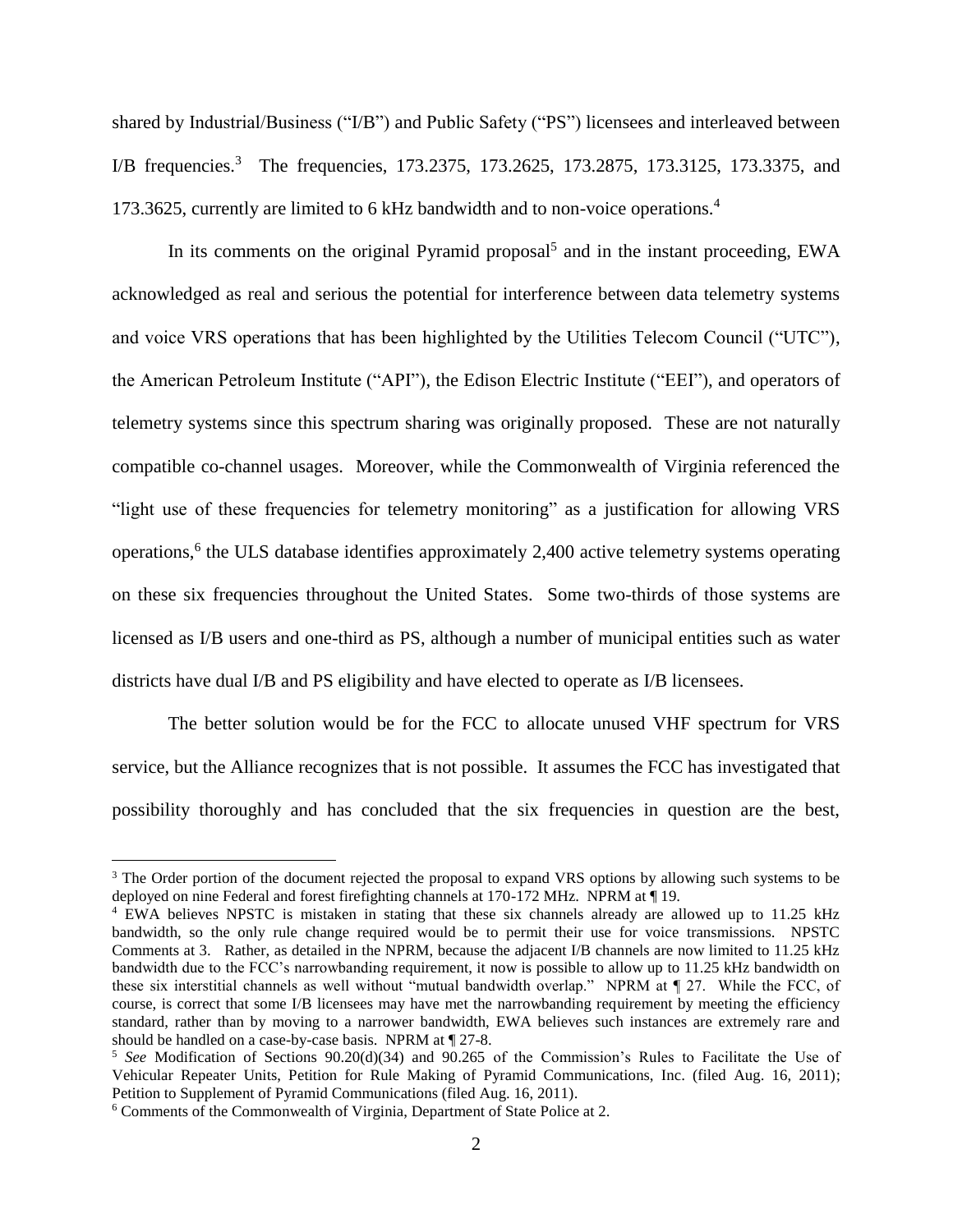although certainly not the optimal, solution despite the fact that, contrary to the Commonwealth's assessment, EWA considers an average of 400 systems per channel as far from light use. Moreover, this telemetry utilization is significant not only because of the number of systems potentially affected, but because the operations conducted on these frequencies serve some of the most critical needs of the American public. The telemetry facilities involved ensure that the public has safe water, working sewers, and reliable delivery of electric, oil and gas service.<sup>7</sup> It is essential that the operation of these systems not be compromised by expanding the permissible use of these frequencies to nomadic VRS voice operations, however important that capability might be. For the proposed sharing to work, the FCC rules and the frequency coordination process must establish clear standards that guard against the potential for interference for either usage category.<sup>8</sup>

The NPRM questioned whether the use of "exclusion zones" around telemetry systems would reduce the likelihood of interference since VRS systems are not fixed operations.<sup>9</sup> EWA agrees that establishing such zones is an appropriate way of minimizing interference to telemetry facilities. It has reviewed this approach with an independent engineering consultant and has reached the tentative recommendation, based on the technical parameters of Section 90.35(c)(39)-(42), that a zone defined by a 38 mile radius around each fixed location in a telemetry system should provide adequate protection. The Alliance recommends that the Land Mobile Communications Council ("LMCC"), an organization representing both I/B and PS interests, work collaboratively to consider the appropriate standard for protecting these facilities, as well as the protection criteria from future telemetry operations to authorized VRS systems

 $\overline{a}$ 

<sup>7</sup> NPRM at ¶ 23.

<sup>8</sup> Both NPSTC and APCO emphasized the need for appropriate frequency coordination standards in their comments, a position that reflects their commitment to protecting the operations of both existing telemetry and future VRS PS licensees.

 $9$  NPRM at  $\P$  23.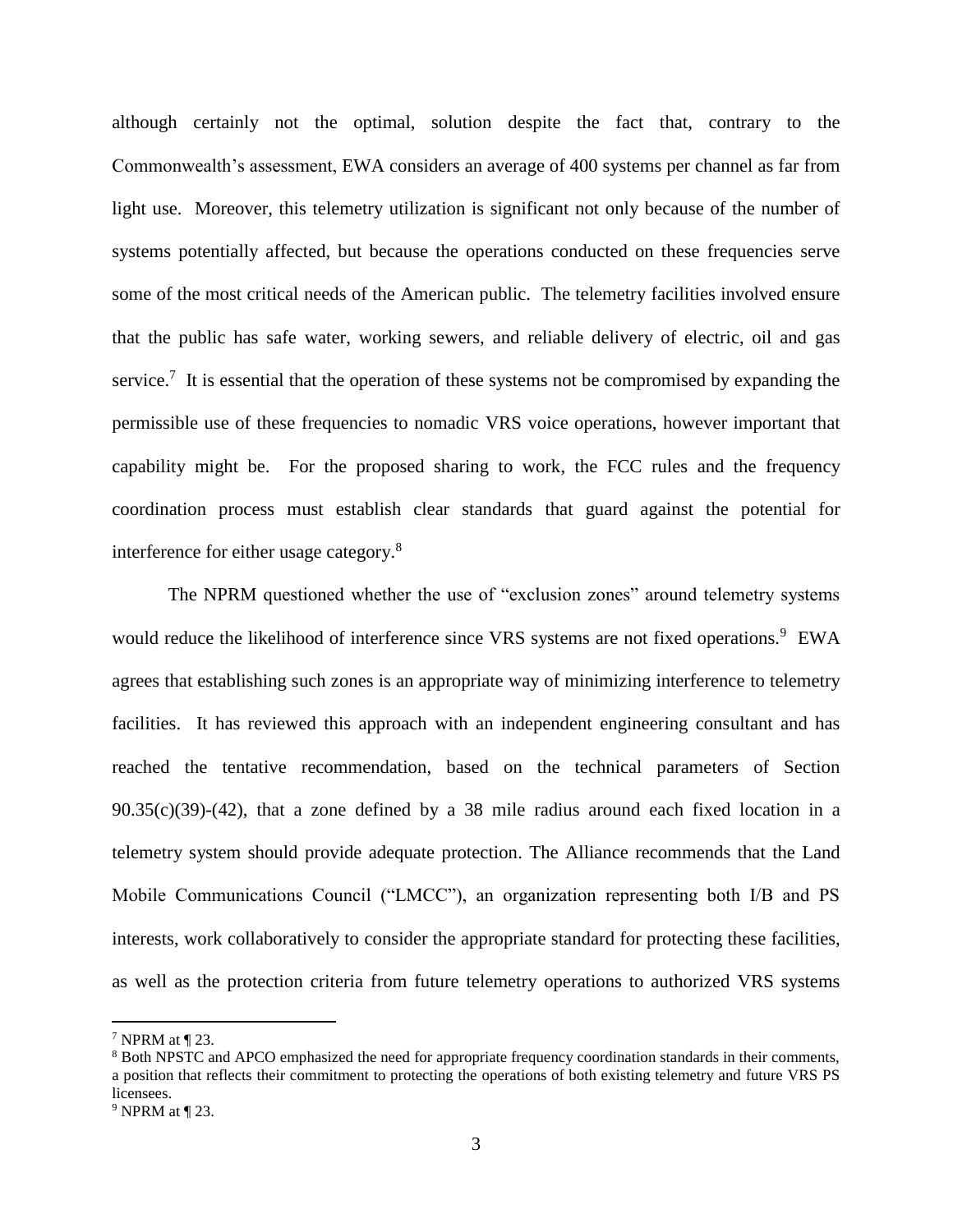given their inherently limited coverage. <sup>10</sup> The LMCC should be able to identify and unanimously endorse frequency coordination protocols within a relatively short period of time. Manufacturers of both data telemetry and VRS devices should be invited to participate as well, as they are uniquely qualified to provide equipment interference tolerance guidance.

Because the FCC is proposing to authorize two entirely disparate system types on these frequencies, EWA considers it imperative that all applications, whether for telemetry or VRS use, provide a fixed location(s) for purposes of assigning available frequencies in the coordination process.<sup>11</sup> It will not be possible to maintain the necessary level of protection if VRS applications propose an area of operation that is not tethered to a defined set of coordinates. Thus, applications that seek city-wide, county-wide, and, most critically, state-wide VRS operations, or any other area of operation not defined by coordinates, must not be permitted.

Finally, EWA welcomes the Commission's recognition that certain I/B entities have a need for VRS capability.<sup>12</sup> The requirement for more reliable coverage in hard to reach areas is not limited to PS licensees exclusively. The frequencies under consideration in the NPRM already are shared by I/B and PS users. The rule changes proposed in this proceeding should be expanded to include such modifications as are needed to permit I/B entities with access to these six frequencies for VRS operations, such as a change in Section  $90.35(c)(39)$  to permit up to 11.25 kHz bandwidth usage. Further, all FCC-certified frequency advisory committees should

 $\overline{a}$ 

<sup>&</sup>lt;sup>10</sup> As is the case in other Part 90 bands, licensees that are entitled to protection should be free to grant concurrence for operations that fall outside the standard protection criteria.

<sup>&</sup>lt;sup>11</sup> In this respect, the Alliance strongly disagrees with the Commonwealth of Virginia's suggestion that because VRS systems are nomadic, coordination is not required. That approach might be viable for the VRS user, but could prove disastrous for a telemetry system whose functions are disrupted by interference from the VRS operation, even if of limited duration. The complexity of telemetry systems means that interference to even a single component can have a significantly adverse, cascading impact on the entire operation. Perhaps the Commonwealth of Virginia's recommendations were based on the erroneous assumption that only PS licensees would be using these channels in the future and that there were only a very limited number of incumbent data telemetry systems. In fact, there are 68 such systems licensed on these channels in the Commonwealth of Virginia alone.  $12$  NPRM at ¶ 33.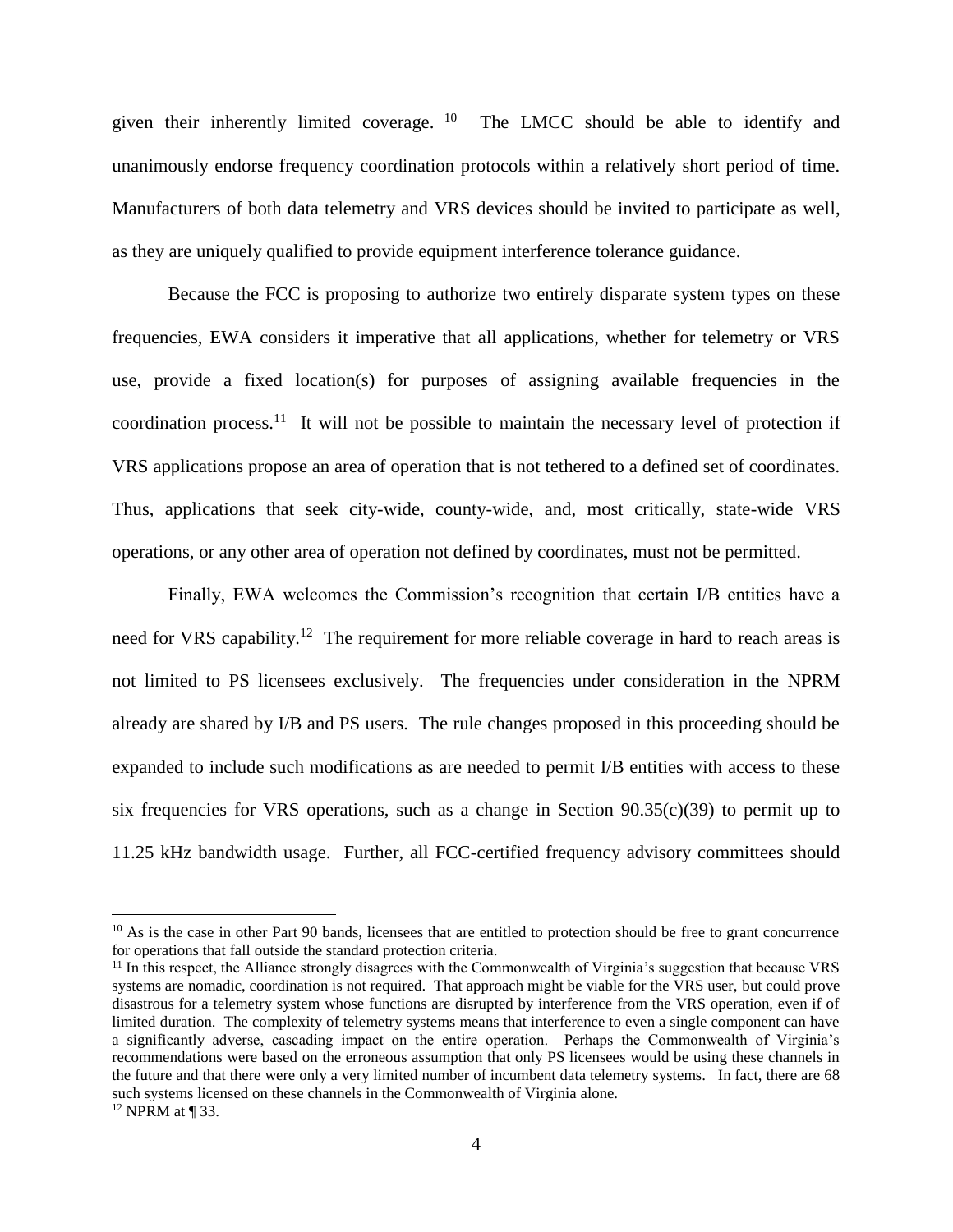be authorized to coordinate both telemetry and VRS applications for these frequencies, irrespective of the eligibility of the applicant.

The critical need for VRS capability in specific situations is beyond question. The NPRM offers a plan for addressing this issue in the VHF band in light of the technical limitations of today's VRS equipment. Implementing this plan without causing interference to incumbent telemetry systems or unnecessarily limiting the availability of these frequencies for future telemetry use will depend on well-designed frequency coordination standards. EWA is committed to working with the FCC and the LMCC to develop standards that will promote the deployment of both VRS and telemetry systems on this very limited amount of spectrum.

## **ENTERPRISE WIRELESS ALLIANCE**

 $By L \mu L$  .  $\mu$ ark E. Crosby

President/CEO 2121 Cooperative Way, Suite 225 Herndon, VA 20171 (703) 528-5115

Counsel:

Elizabeth R. Sachs Lukas, Nace, Gutierrez & Sachs, LLP 8300 Greensboro Drive, Ste. 1200 McLean, VA 22102 (703) 584-8678

January 30, 2014